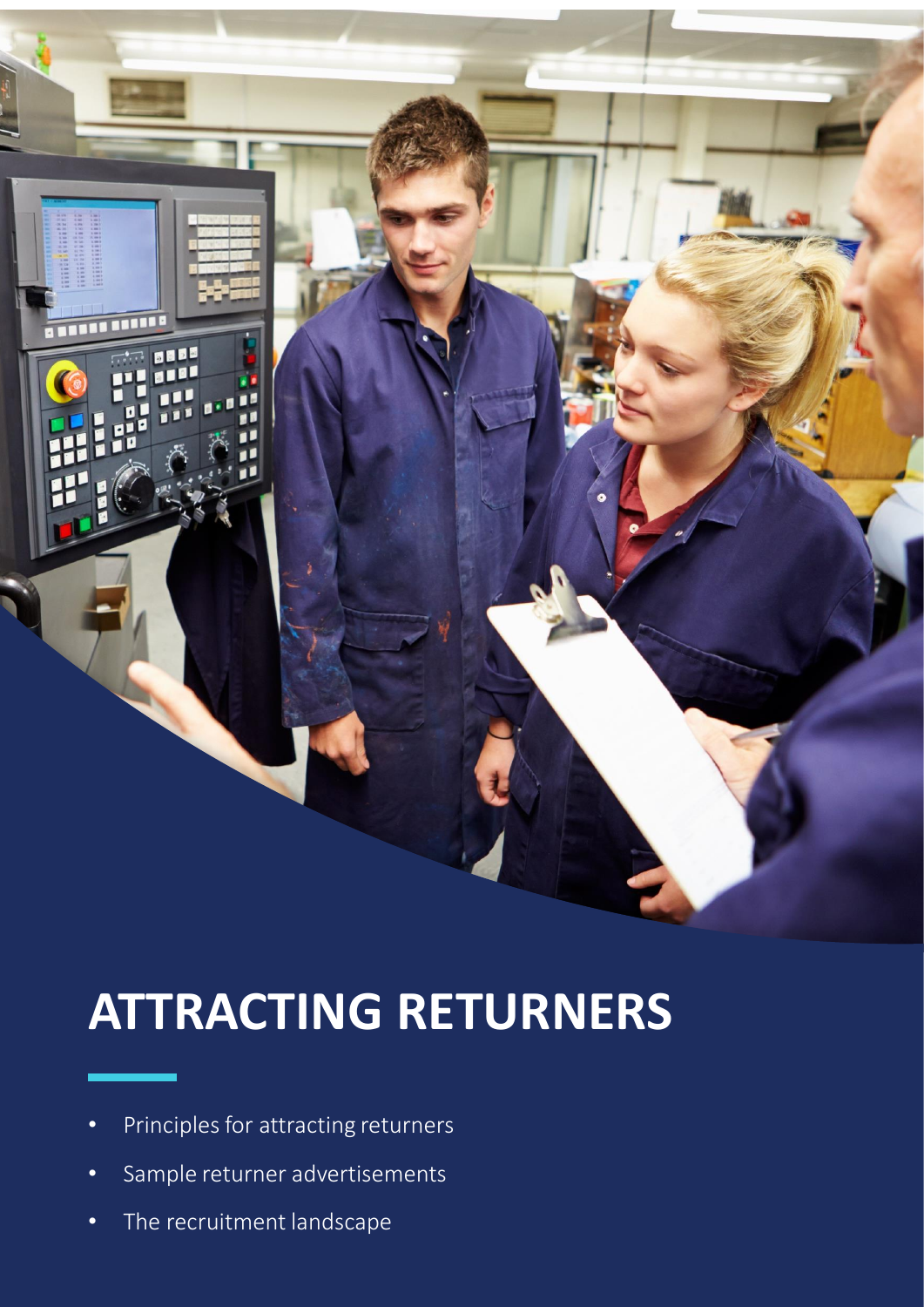## **Principles for attracting returners**

**Existing attraction and recruitment methods may not be effective for the returner audience. Individuals might be disenchanted by online jobs platforms and require more innovative outreach from employers.** 

#### **THE PRINCIPLES BELOW, MAY HELP GUIDE YOUR APPROACH.**

#### 1. MAKE IT CLEAR

Ensure you articulate clearly what the returner program involves (including training and supports offered) and what your expectations are in terms of time commitment, flexibility, and ongoing work. This will prevent misunderstandings later in the process.

#### 2. FOCUS ON PERSONAL ATTRIBUTES AND ESSENTIAL CRITERIA

"I didn't think they would hire me since I didn't meet the qualifications, and I didn't want to waste people's time and energy." This is the most common reason applicants give for not applying for advertised roles. Removing all but the necessary skills and focusing on personal attributes that align to the business values will help you uncover hidden potential.

#### 3. CHANGE THE CHANNEL

Returners can be hard-to-reach through standard channels such as LinkedIn or recruitment agencies. Instead, focus your attention on non-traditional domains. This will help you connect with a section of the returner population who have given up looking in formal channels, as they believe that the labour market will not be supportive of their circumstances. The recruitment landscape provide an overview of recruitment avenues for returners.

#### 4. IDENTIFY THE PAIN POINTS

There are several stages in the application process that can drive potential applicants away. Pain points can include the accessibility of your website, slow loading pages, lengthy applications, intense jargon, and stereotypically male language. Consider the user experience of your returner and make it as easy and efficient as possible for them to apply for positions.

#### **IMPORTANT**

**Minimise applicants drop out risk by establishing priorities in the information flow. Prioritise contact information up-front, so applicants who drop out may be contacted and encouraged to continue.**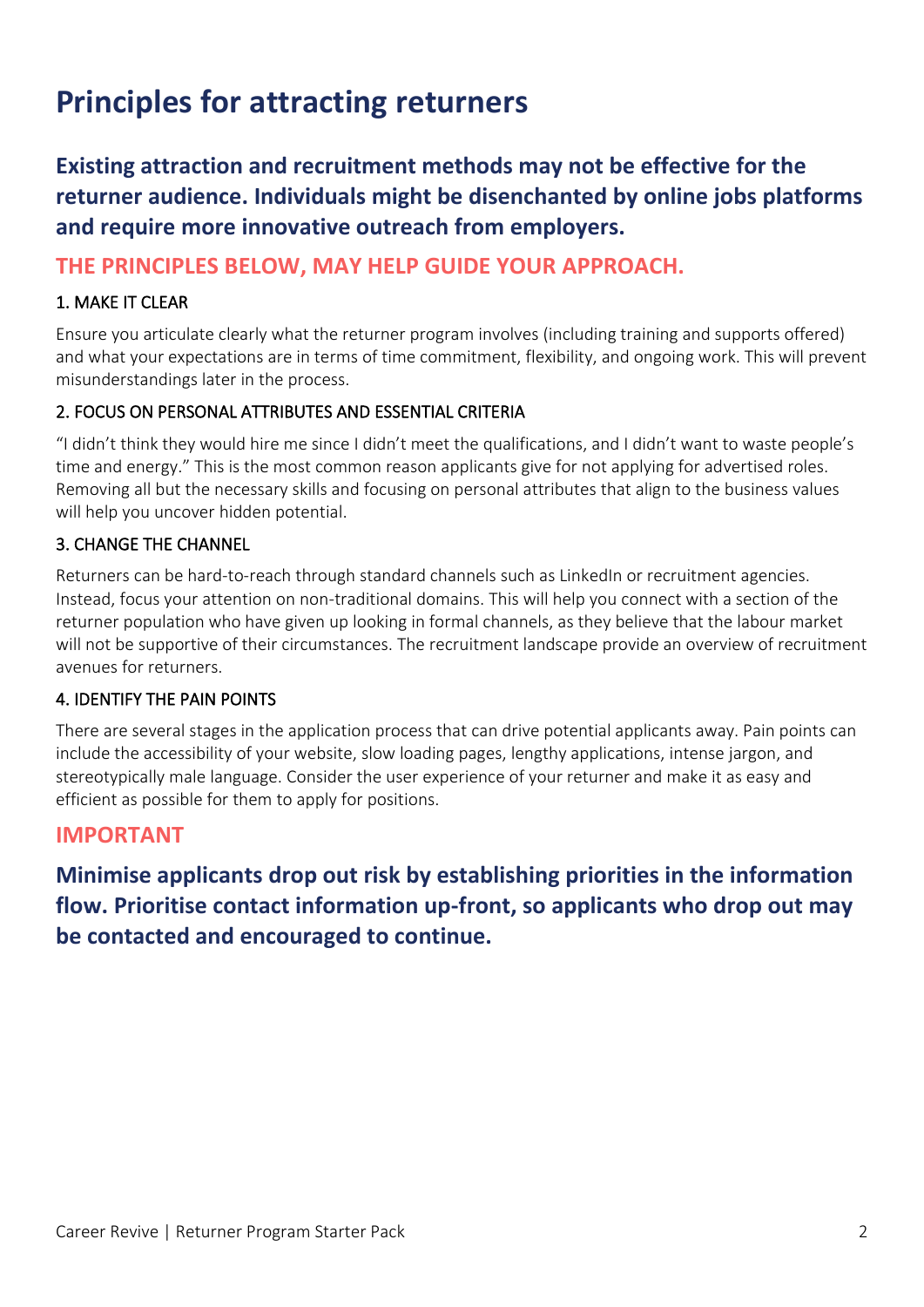## **Sample Returner Advertisements**

### **AECOM, UK - RETURNERS PROGRAM**

AECOM in the United Kingdom are excited to be partnering with Women Returners again to run our 2020 Returner program, now in its successful third year. AECOM are looking for individuals who have taken a career break of 2 years or more and are looking to get back into the workplace with our structured and supportive program.

#### **WHAT CAN AECOM RETURNERS OFFER YOU?**

- A paid placement for 6 months, with the opportunity for the role to become permanent.
- An opportunity to work on some of AECOM's leading & most high-profile projects.
- Coaching sessions run by Women Returners to help you successfully transition back to the workplace.
- Access to an abundance of internal on-line training to help you refresh your skills.
- A flexible working style with our Freedom to Grow Program which provides employees with the freedom needed to find the working style that suits you. Guiding Principle: if it works for you, your team and your client then it works for AECOM.
- A competitive salary and benefits package in line with market rates.
- The opportunity to join our growing network of Returners.

#### **HOW TO APPLY**

Please submit a CV & Covering Letter, stating how long your career break has been and which of our roles & locations you would be most interested in. Interviews will be taking place from January to March with placements commencing on 27 April 2020. For additional information please see our Returners Information Page or for additional queries please contact us at TalentAcquisition.UKI@aecom.com

#### **MINIMUM REQUIREMENTS**

AECOM are looking for professionals who are ready to re-start their careers after an extended career break of at least 2 years. During this time, you may have worked on a small-scale or self-employed basis to fit around your other commitments or have not done any paid work for a number of years. You will have had a wealth of experience and we look forward to you bringing a fresh perspective to our teams & projects. As an Equal Opportunity Employer, we believe in each person's potential, and we'll help you reach yours. We have opportunities for people with experience in any of the following fields in locations throughout the UK:

- Risk Manager London
- Cost Managers/Quantity Surveyors and Senior Cost Managers/Quantity Surveyors Manchester, Leeds, Birmingham, Exeter, London, Edinburgh, Oxford, Peterborough and Dublin
- Building Surveyors & Advisory Manchester, Leeds and Glasgow

#### **WHAT WE OFFER**

When you join AECOM, you become part of a company that is pioneering the future . Our teams around the world are involved in some of the most cutting-edge and innovative projects and programs of our time, addressing the big challenges of today and shaping the built environment for generations to come. We ensure a workplace that encourages growth, flexibility and creativity, as well as a company culture that champions inclusion, diversity and overall employee well-being through programs supported by company leadership. Our core values define who we are, how we act and what we aspire to, which comes down to not only delivering a better world , but working to "make amazing happen" in each neighbourhood,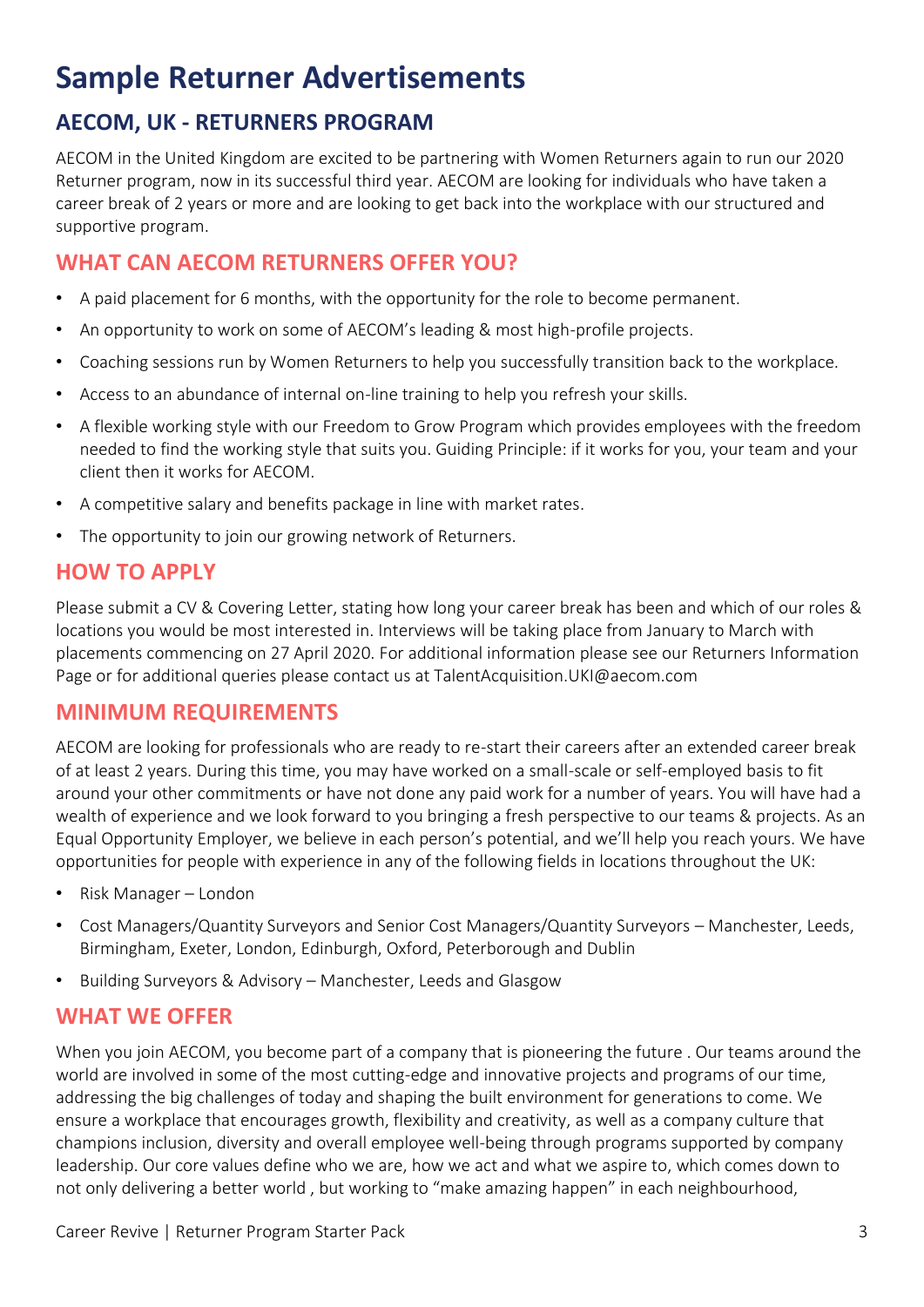community and city we touch. As an Equal Opportunity Employer, we believe in each person's potential, and we'll help you reach yours.

### **TURNER AND TOWNSEND, UK - RETURNERS PROGRAM**

#### **WE ARE ACCEPTING APPLICATIONS FOR OUR 2020 CAREER RETURNERS PROGRAM.**

Our program offers a structured and supported return to the workplace to professionals who have taken career breaks of at least two years. We passionately believe that those who have had time away, for whatever reason, can bring skills and experience that will strengthen, enhance and diversify our teams.

We foster a culture of excellence and an entrepreneurial spirit. Our people strive to provide innovative and technology-driven solutions and take pride in seeing that our expertise and independence are recognised by peers and clients.

#### **WHO WE ARE LOOKING FOR**

Enthusiastic individuals who wish to return to their successful careers, bringing with them the wealth of knowledge and skills acquired through both their professional and personal experiences.

We have a wide range of mid to senior level roles available for experienced professionals across the following disciplines:

- Project & program management
- Cost management
- Advisory (procurement, health & safety, technology)

LOCATIONS: London, Birmingham, Manchester, Bristol, Sheffield, Newcastle, Teesside

PROGRAM START DATE: Monday 13 January 2020

ROLE STRUCTURE: a six-month career returner's position with flexible working options available

If you have any questions, please contact us at [careerreturners@turntown.co.uk](mailto:careerreturners@turntown.co.uk) and one of our team will be in touch.

#### **WHAT TO EXPECT FROM OUR PROGRAM**

You will have the opportunity to work in a dynamic, fast-paced consultancy at the forefront of construction, where our people are the key to our success. The program offers:

- flexible working patterns, depending on the role
- a buddy in the team
- coaching support from Women Returners (our external partner) to help you transition successfully back into the workforce
- a bespoke personal development plan to support all aspects of re-entry into the workplace
- a competitive salary

The program aims to offer returners a permanent position on successful completion, however we are unable to guarantee this.

Interviews will take place during the weeks commencing 11 and 18 November 2019.

If you have any questions, please contact us at [careerreturners@turntown.co.uk](mailto:careerreturners@turntown.co.uk) and one of our team will be in touch.